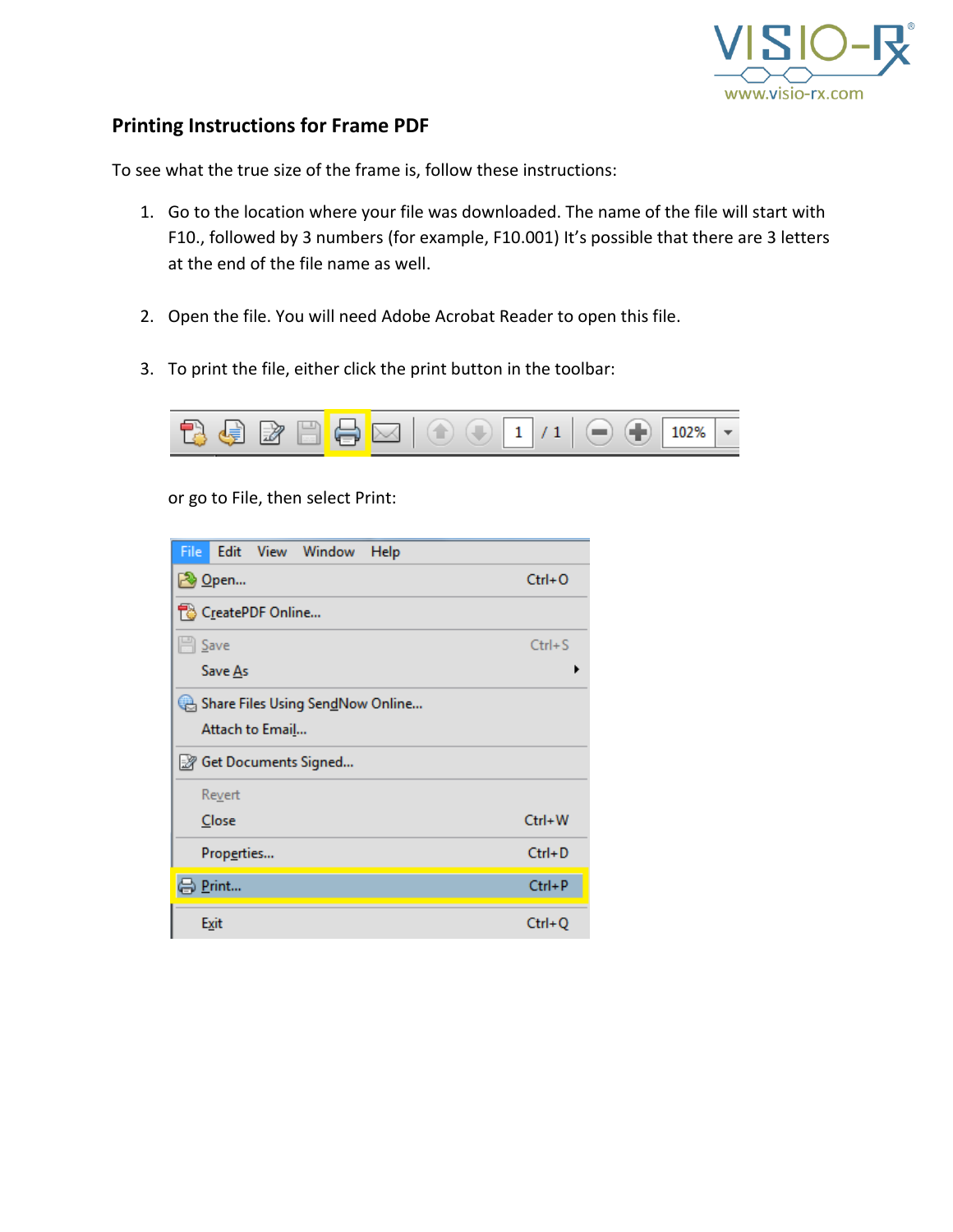

4. This will take you to the Print window. Make sure that the Size options are set to print "Actual size."

| Brother HL-1440<br>Printer:<br>▼                                                                                              | <b>Properties</b>        | Advanced | Help $\bigcirc$                                                                                                                                                      |
|-------------------------------------------------------------------------------------------------------------------------------|--------------------------|----------|----------------------------------------------------------------------------------------------------------------------------------------------------------------------|
| $\frac{1}{x}$<br>Copies:<br>11                                                                                                |                          |          |                                                                                                                                                                      |
| <b>Pages to Print</b>                                                                                                         |                          |          | <b>Comments &amp; Forms</b>                                                                                                                                          |
| $\odot$ All<br>Current page                                                                                                   |                          |          | <b>Document and Markups</b><br>▼                                                                                                                                     |
| Pages 1                                                                                                                       |                          |          | <b>Summarize Comments</b>                                                                                                                                            |
| More Options                                                                                                                  |                          |          |                                                                                                                                                                      |
|                                                                                                                               |                          |          | $8.5 \times 11$ Inches                                                                                                                                               |
| $^\circledR$<br>Page Sizing & Handling<br><b>Poster</b><br>E<br>$\stackrel{\text{4.1}}{\longleftrightarrow}$ Size<br>Multiple | $\Box$<br><b>Booklet</b> |          | To see this frame in actual size, please print (right click in your browser; or by<br>choling the print button in the Adobe menu at the top).                        |
| <b>Size Options:</b>                                                                                                          |                          |          |                                                                                                                                                                      |
| <b>◎ Fit</b><br>Actual size                                                                                                   |                          |          | Frame Number #10.001U.                                                                                                                                               |
| Shrink oversized pages                                                                                                        |                          |          |                                                                                                                                                                      |
| Choose paper source by PDF page size                                                                                          |                          |          |                                                                                                                                                                      |
| Orientation:                                                                                                                  |                          |          | CREDIT CARD<br>BANK<br>1234 5678 1234 5678<br>None Surnane                                                                                                           |
| Auto portrait/landscape<br><b>Portrait</b>                                                                                    |                          |          | To ensure that the frame is printed 190% true size,<br>please observe the following:<br>" ancheck '9t to page"                                                       |
| C Landscape                                                                                                                   |                          |          | * uncheck 'shrink oversized gages to paper size'<br>" set 'Page scaling' to 'None'<br>Use your credit card to check the printed card is true size. Then the frame is |
| $\odot$<br>Want to print colors as gray & black?                                                                              |                          |          | true size as well.                                                                                                                                                   |
|                                                                                                                               |                          | K        | >                                                                                                                                                                    |
|                                                                                                                               |                          |          | Page 1 of 1                                                                                                                                                          |
| Page Setup                                                                                                                    |                          |          | Print<br>Cancel                                                                                                                                                      |

Please note that older versions of Adobe Acrobat may use the following dialog. In this case, please select "None" for Page Scaling under the Page Handling header.

| Page Handling |                                                                                                     |
|---------------|-----------------------------------------------------------------------------------------------------|
| Copies:       | $\frac{1}{2}$ $\sqrt{ }$ Collate                                                                    |
| Page Scaling: | None                                                                                                |
| V Auto-Rotate | None                                                                                                |
| Use custo     | Fit to Printable Area<br>Choose papi Shrink to Printable Area<br>Tile large pages<br>Tile all pages |
| Print to file | Multiple pages per sheet<br><b>Booklet Printing</b>                                                 |